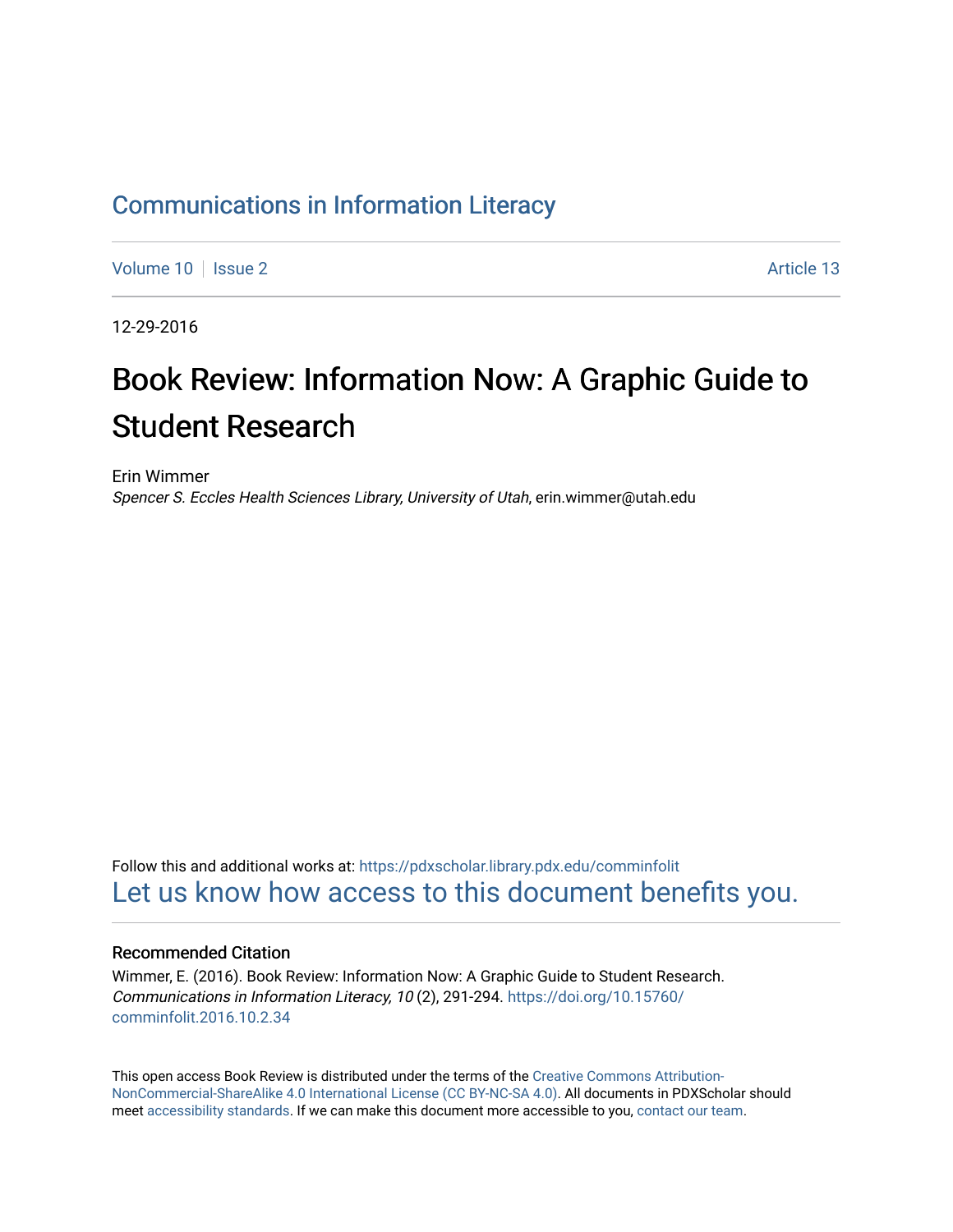## **Review of Information Now: A Graphic Guide to Student Research, By Matt Upson, C. Michael Hall, & Kevin Cannon**

Reviewed by Erin Wimmer, University of Utah

*Keywords*: book review; student research; graphic novel

### **Book Reviews edited by Merinda McLure**

Wimmer, E. (2016). Review of *Information now: A graphic guide to student research,* by M. Upson, C.M. Hall & K. Cannon. *Communications in Information Literacy, 10*(2), 288-290.

Copyright for articles published in *Communications in Information Literacy* is retained by the author(s). Author(s) also extend to *Communications in Information Literacy* the right to redistribute this article via other scholarly resources and bibliographic databases. This extension allows the authors' copyrighted content to be included in some databases that are distributed and maintained by for-profit companies. All other rights of redistribution are licensed by Communications in Information Literacy under Creative Commons Attribution-NonCommercial-ShareAlike 4.0 International (CC BY-NC-SA 4.0).

[ BOOK REVIEW ]

*Wimmer REVIEW: Information Now*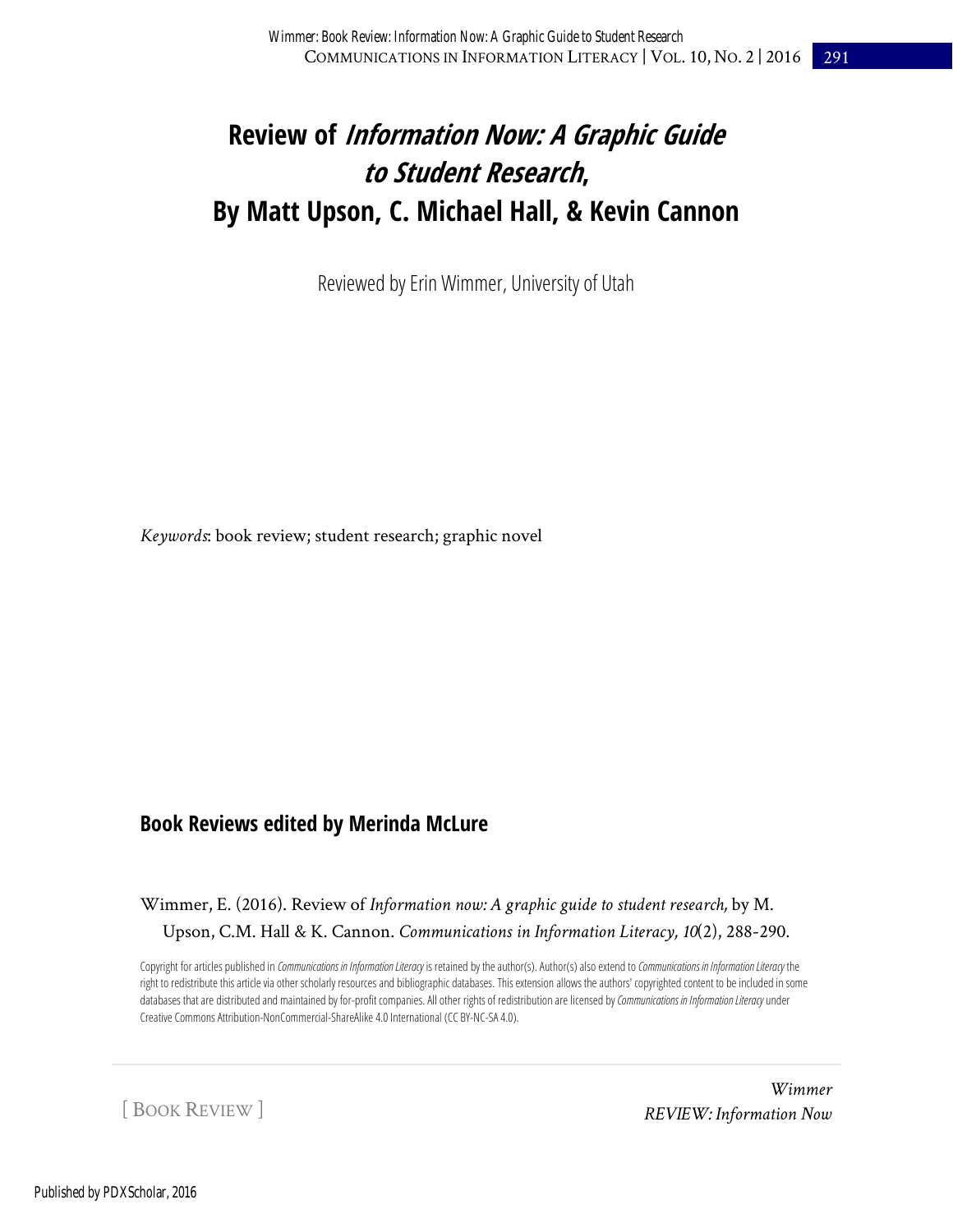# **Review of Information Now: A Graphic Guide to Student Research, By Matt Upson, C. Michael Hall, & Kevin Cannon**

In this guide that is styled as a comic, authors and illustrators Matt Upson, C. Michael Hall, and Kevin Cannon introduce new college students to information literacy concepts that will serve them in both their academic careers and their everyday lives. The authors have coupled a conversational tone with their informal, graphic style, and they have succeeded in presenting a book that feels easy for students to approach and understand. Chapters run between 10 and 15 pages in length, each addressing a different aspect of the research process, and the book flows in a very linear fashion. The authors begin by discussing the ubiquitous access to information that many individuals now perceive as being available to them, and go on to explore how information is organized, retrieved, and evaluated; the importance of ethical information use is also addressed.

The authors indicate in the book's preface that they decided to style this text as a comic in order to communicate most effectively the included concepts: "Because comics stimulate the parts of your brain that handle visual elements as well as the parts that handle language, they can potentially give your brain more opportunities to connect with the content than you'd have with a strictly text-based book" (p. VII). While some readers may feel that they need to adjust gradually to this format, the comic-book style succeeds in making the content accessible, saves readers from paragraphs of dense text, sets the book apart, and has the potential to hold particular appeal for undergraduates who might otherwise be less inclined to engage with the content.

Perhaps one of the book's greatest strengths is the inclusion of critical thinking questions at the end of each chapter. Librarians or instructors might assign these questions to students as pre-class work, in order to set the stage for more advanced, in-class discussions of the research process. The questions also align nicely with the Association of College and Research Libraries (ACRL) *Framework for Information Literacy in Higher Education* (2015) and its emphasis on critical thinking and inquiry.

*Wimmer REVIEW: Information Now* [ BOOK REVIEW ]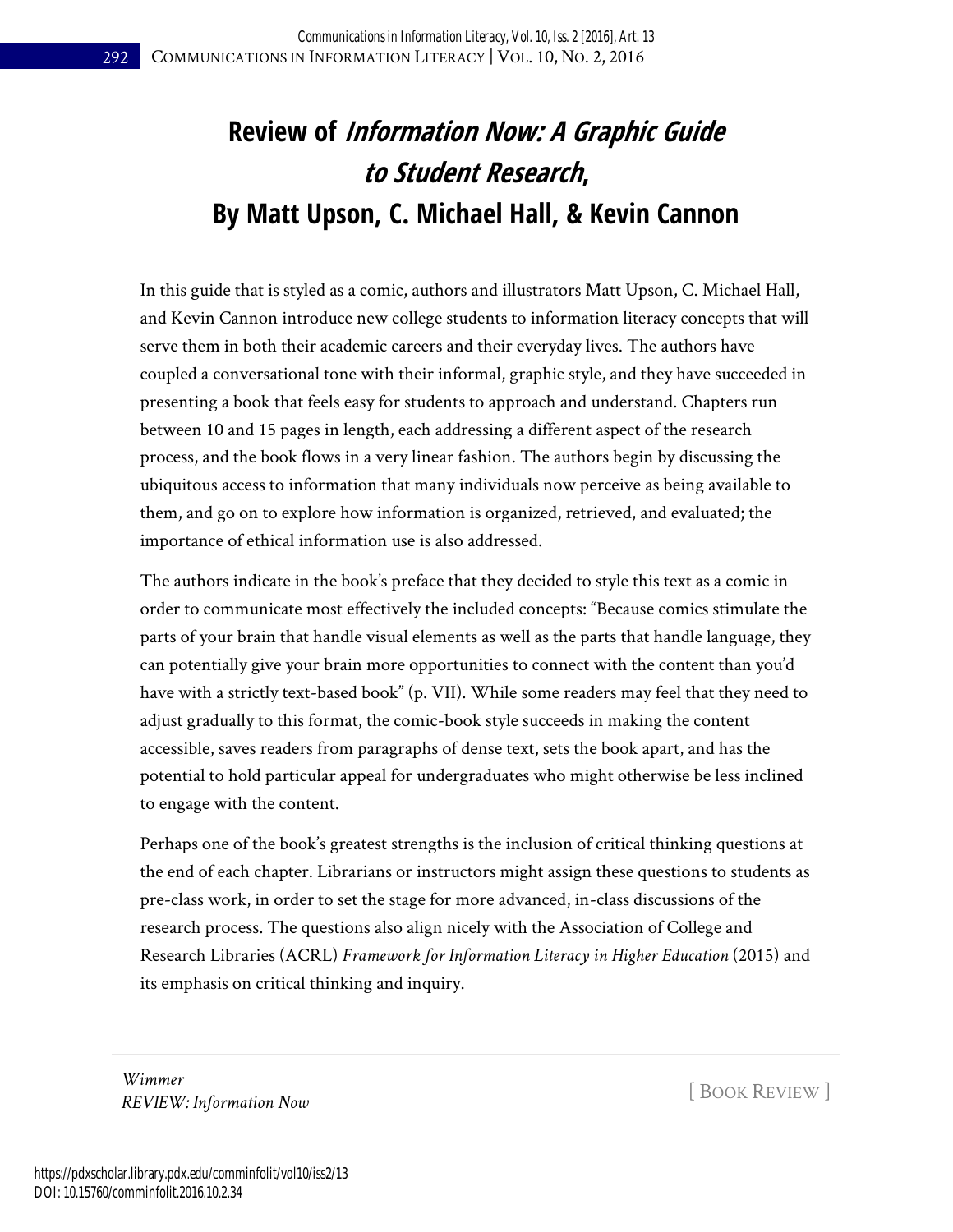*Information Now* is divided into seven chapters, each detailing a different aspect of student engagement with information. The opening chapter discusses information overload, provides historical context for contemporary information explosion, and establishes a foundation for both the remainder of the book and the importance of students developing the skills needed to assess information effectively. The following chapter explores the contemporary research process. While the authors suggest that students use Google and Wikipedia to retrieve initial, background information, they emphasize that researchers must properly evaluate the information that they find and verify the cited sources.

Chapters 3 and 4 explore how information is organized and where to find it, and address library catalogs, journals, and databases. The authors treat the Dewey Decimal System, Library of Congress Subject Headings, and metadata in some detail and perhaps more than is relevant for current students working in an increasingly digital information environment. These chapters also provide guidance on creating search strategies and using library catalog and database functions (e.g. controlled vocabularies, Boolean operators, filters, and truncation) for effective searching. Librarians who are used to addressing catalogs and databases in one-shot instruction sessions will be pleased to see all of the best, basic search tips covered in the book's compact, easy-to-follow format.

No introduction to research would be complete without discussion of web searching and source evaluation, and the authors of *Information Now* oblige. The chapter "Searching the Open Web" compares and contrasts the web and library resources, even delving into discussion of deep web content (such as that behind logins or paywalls). In this chapter, the authors again point to Wikipedia as a helpful starting point for research, going so far as to suggest that researchers who encounter inaccurate entries consider their freedom and responsibility to correct errors. This discussion transitions nicely into chapter 6, which explores the evaluation of information. Included are discussion of the CRAAP (Currency, Relevance, Authority, Accuracy, and Purpose) test, and questions that a researcher should ask about a source in order to determine relevance and validity. The authors also suggest that students consider how their research questions align with, and may appropriately influence, their choice of information sources.

The book closes with the chapter "Using Information Ethically," a lengthy tour of plagiarism, citation, and copyright. The authors successfully define and discuss plagiarism and how to avoid it, but without overwhelming the reader. This chapter is thorough;

[ BOOK REVIEW ]

*Wimmer REVIEW: Information Now*